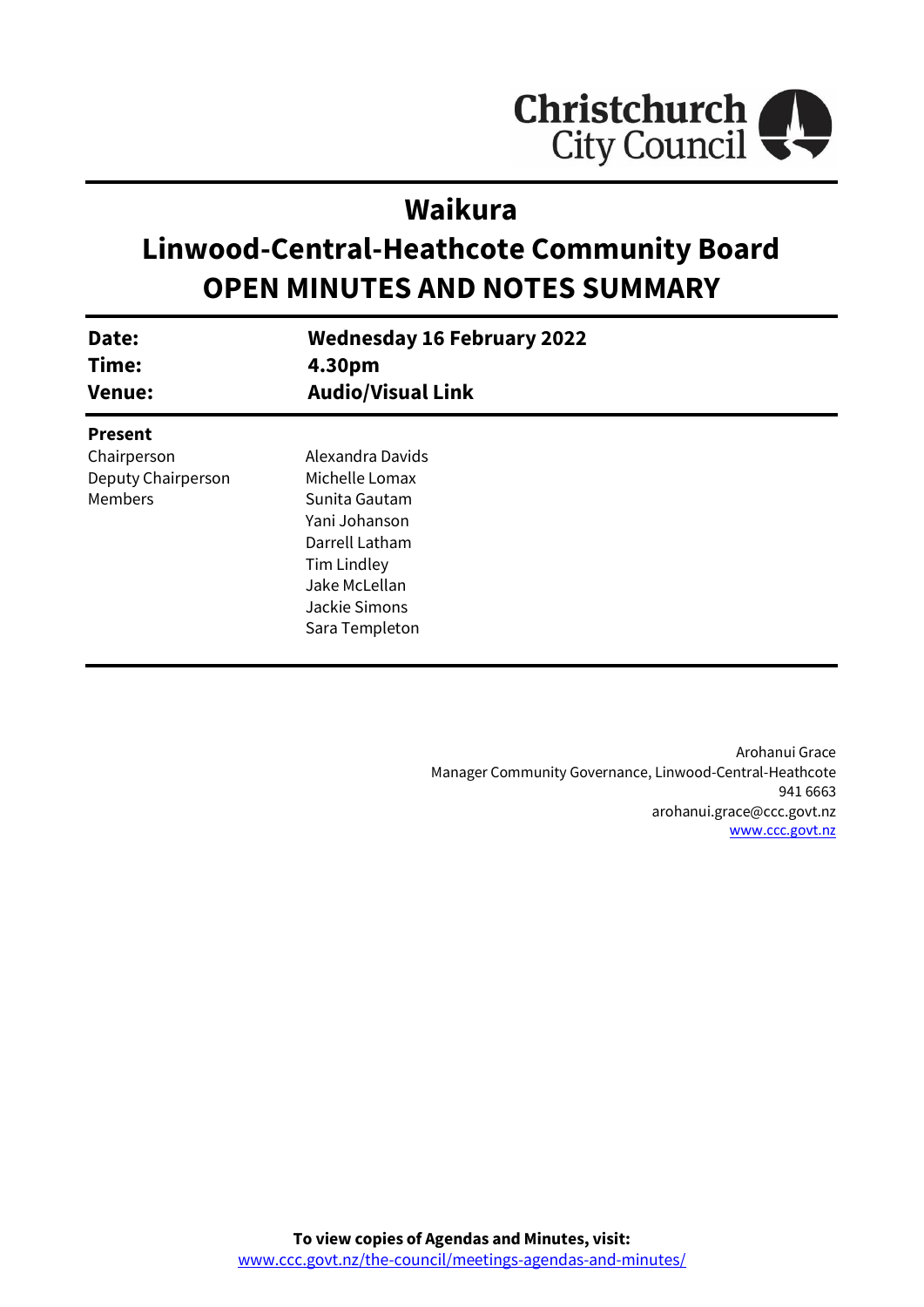

**Part A Matters Requiring a Council Decision**

- **Part B Reports for Information**
- **Part C Decisions Under Delegation**

**Secretarial Note:** It is noted that this meeting was held via audio/visual link on the Zoom platform owing to the country being under COVID-19 Protection Framework (the Traffic Alert System Red) on the date the meeting was scheduled. These minutes provide a written summary of the meeting proceedings.

The Chairperson opened the meeting and notified members and presenters that the meeting was being publicly livestreamed on YouTube and that the recording would be kept online for future viewing.

# **Karakia Tīmatanga**:

The agenda was dealt with in the following order.

# **1. Apologies Ngā Whakapāha**

**Part C** 

The Chairperson called for apologies.

There were no apologies received.

# **2. Declarations of Interest Ngā Whakapuaki Aronga**

#### **Part B**

The Chairperson called for any declarations of interest. There were no declarations of interest recorded.

# **3. Confirmation of Previous Minutes Te Whakaāe o te hui o mua**

#### **Part C**

The Chairperson asked members to confirm that the minutes of the previous Board meeting held on 2 December 2021 were a true and correct record of the meeting. No issues or questions concerning the accuracy of the minutes were raised. The Chairperson called for a mover and seconder.

Tim Lindley moved that the minutes be confirmed. The motion was seconded by Jake McLellan. Following invitation from the Chairperson there was no debate on the item, and the motion was put to the vote and was declared carried.

#### **Community Board Resolved LCHB/2022/00001**

That the minutes of the Waikura Linwood-Central-Heathcote Community Board meeting held on Thursday, 2 December 2021 be confirmed.

Tim Lindley/Jake McLellan **Carried**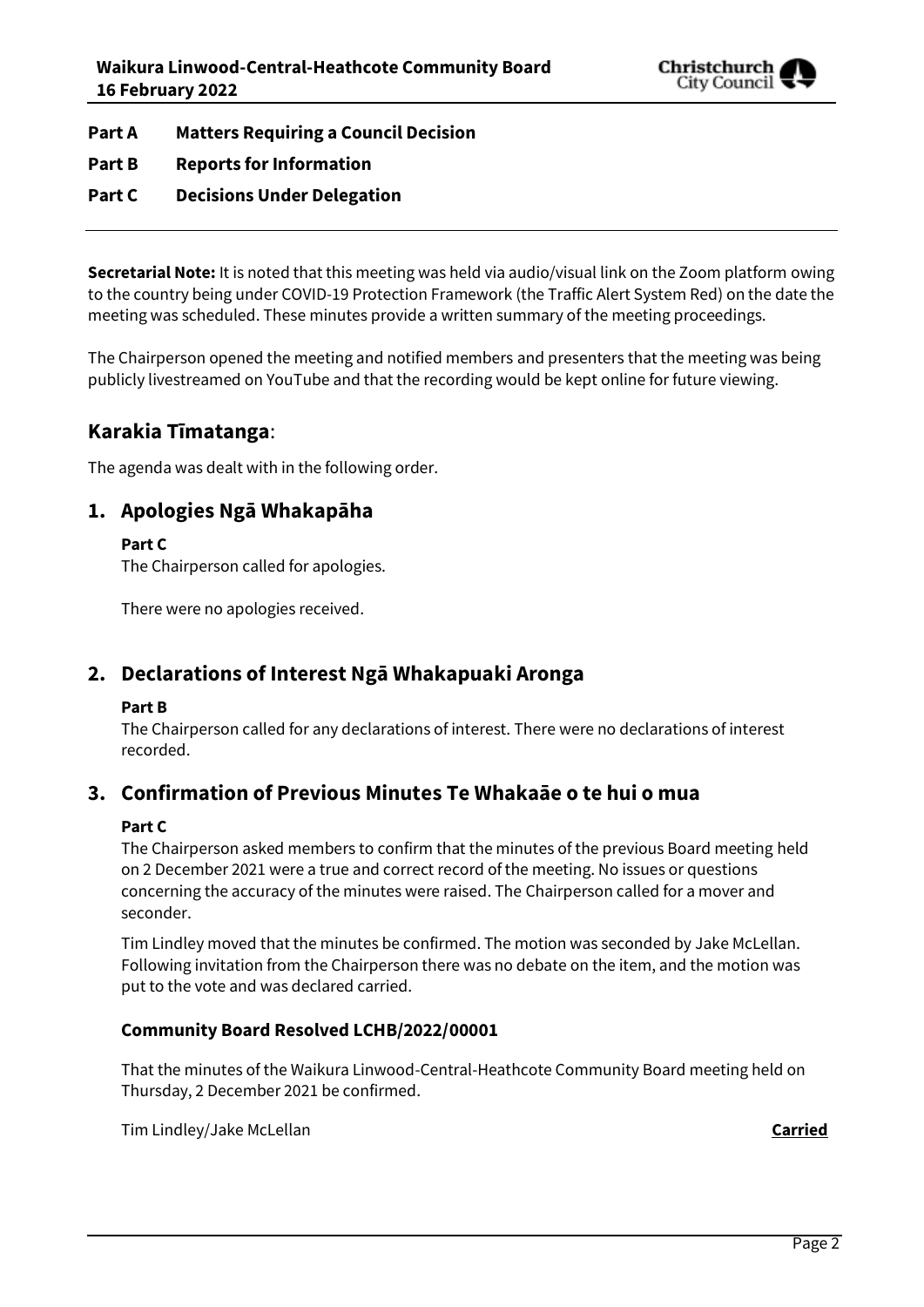

# **4. Public Forum Te Huinga Whānui**

#### **Part B**

#### **4.1 Hereford Street (Fitzgerald Avenue to Stanmore Road) Road Surface**

Mr John Miller, local resident gave a presentation to the Board, on behalf of local residents, regarding Hereford Street (Fitzgerald to Stanmore Road) Road Surface.

Mr Miller outlined that streets that run parallel to Hereford Street had traffic constraints and cycleways made Hereford Street from the central city to the east a popular route for motorists.

Mr Millar showed in the presentation the size of the road chip (3/5 grade, quarry chip) that was used in the resurfacing of Hereford Street last year. Mr Millar showed photographs of significant "bald patches" on the road surface that he believes the resurfacing has failed. The tar melts on moderately warm days on the "bald patches". The chipset continues to come loose gathering in the street gutters. There has been damage to parked cars and on one instance a stone chip breaking a residents window. Mr Millar commented that cyclists avoid cycling on this part of Hereford Street.

Mr Millar outlined that the residents' concerns were:

- The surface is noisy.
- The road surface is not doing its job.
- That the resurfacing is a false economy.
- That the road surface will be patched instead of being re-laid.

The Board were advised by Mr Millar that the residents would like a quieter grade of chip that sticks to the road and is more suited to medium-density residential areas.

A Board member asked for more information on the increased noise that residents are experiencing. Mr Millar advised that he is hearing approximately four times more noise than before the road was sealed. Another resident, who was supporting Mr Millar's public forum presentation, advised that she now has to have her house windows closed owing to the increased and invasive noise.

The residents are happy to have the road resealed with chip as long as the chip is a smaller chip that will be create less noise.

Mr Millar was asked if he thought it was chip failure or the tar "bleeding" through the chip. A Board member referred to a previous issue with a street where there was tar failure not chipset failure. A Board member will forward a video to the Board members and Mr Millar of the process that was used to repair the street.

A Board member questioned when a Customer Service Request had been lodged and had Council replied to Mr Millar. Mr Millar advised that he had not has information back from the Council. The Board were advised that the Council's Customer Services Team are briefing the Board in the near future on the review of the Customer Service Request (CSR) system (Hybris) on how Council will contact Council customers after the CSR has been raised.

After Board members clarified further points the Chairperson thanked Mr Millar for his presentation.

The Board requested staff advice on the repairs of Hereford Street, between Fitzgerald Avenue to Stanmore Road confirming that the repair will not be a patch repair, the timeline for the repair and advice of why residents are experiencing more road noise since the laying of the new road surface.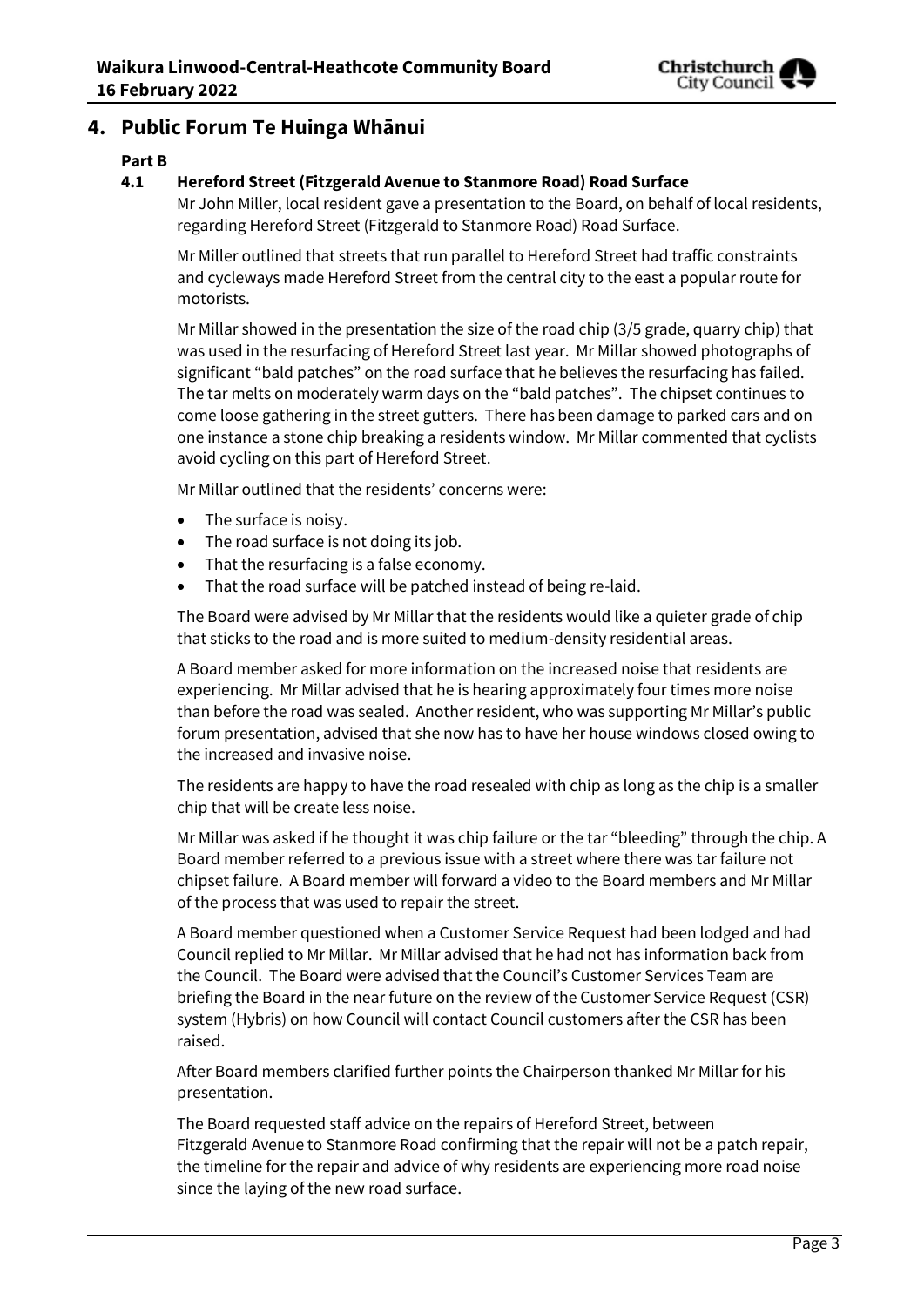

#### **Attachments**

A 4.1 Public Forum Hereford Street Fitzgerald Avenue to Stanmore Road - Road Surface Presentation  $\mathbb{Z} \Rightarrow$ 

# **5. Deputations by Appointment Ngā Huinga Whakaritenga**

#### **Part B**

#### **5.1 Dawson Street**

Simone Pearson and Joe Tonner, Dawson Street residents, gave a presentation to the Board regarding Dawson Street road surface, parking, street furniture and changing the street name.

Ms Simone Pearson outlined to the Board that the area to be surfaced is relatively small measuring approximately 455m2 owing to the street's short length and narrow width. Seven paved brick area and five planter boxes reduce the surface area by 30%. *In 2015, approximately 20% of the street (Kilmore Street northern end) was re-surfaced in asphalt. (The amendment was made at the Board's 16 March 2022 meeting during Clause 3 - Confirmation of the Minutes).* Ms Pearson has spoken to the majority of Dawson Street residents who support the street's function as a pedestrian walkway and for the resurfacing to be continue to be asphalt.

Ms Pearson, referred the Board to the Council's Draft Central City Plan 2011 that promotes Dawson Street as a as part of the greenway, and being recognised as a woonerf pedestrian walkway. Residents wish to support the Council's vision by sealing the street in asphalt.

Ms Pearson advised that residents wish to change the name of Dawson Street to Dawson Lane.

Owing to increased housing density there has been an impact of increased parking in the street. Residents would like to have clear indications of where people can park in the street. As parking bays are already paved in brick showing parking spaces, Ms Pearson outlined that residents would like to have no parking restrictions installed. Residents believe that parking ticks will make the issue worse. Ms Pearson and residents believe that street furniture could be used to reduce some parking.

Board members discussed with Ms Pearson and Mr Tonner the cost difference between asphalting and chipsealing Dawson Street and the timing of the proposed road surfacing. Ms Pearson and Mr Tonner confirmed they would rather the works be delayed to enable a better outcome for the street.

Ms Pearson tabled two petitions. The petitions prayers saying:

*We support retaining the current asphalt surface of Dawson Street. The planned resurfacing in chipseal stones poses a risk to; the health, safety and wellbeing of pedestrians and; of damage to properties and vehicles.* (20 signatories)

*We the properties owners and residents support the change in designation from Dawson Street to Dawson Lane. (22 signatories)*

The Board was advised:

That the tabled petitions have not meet the provision of Standing Orders Clause 13 – Petitions of being received by the Chief Executive at least five working days before the date of the meeting and is not admissible until the document has meet the requirements of Standing Orders Clause 13. This advice is to be noted in the minutes. The document can be received by the Board and it will be noted in the minutes that the Board took the petitions into consideration in their deliberations where appropriate. When the petitions has met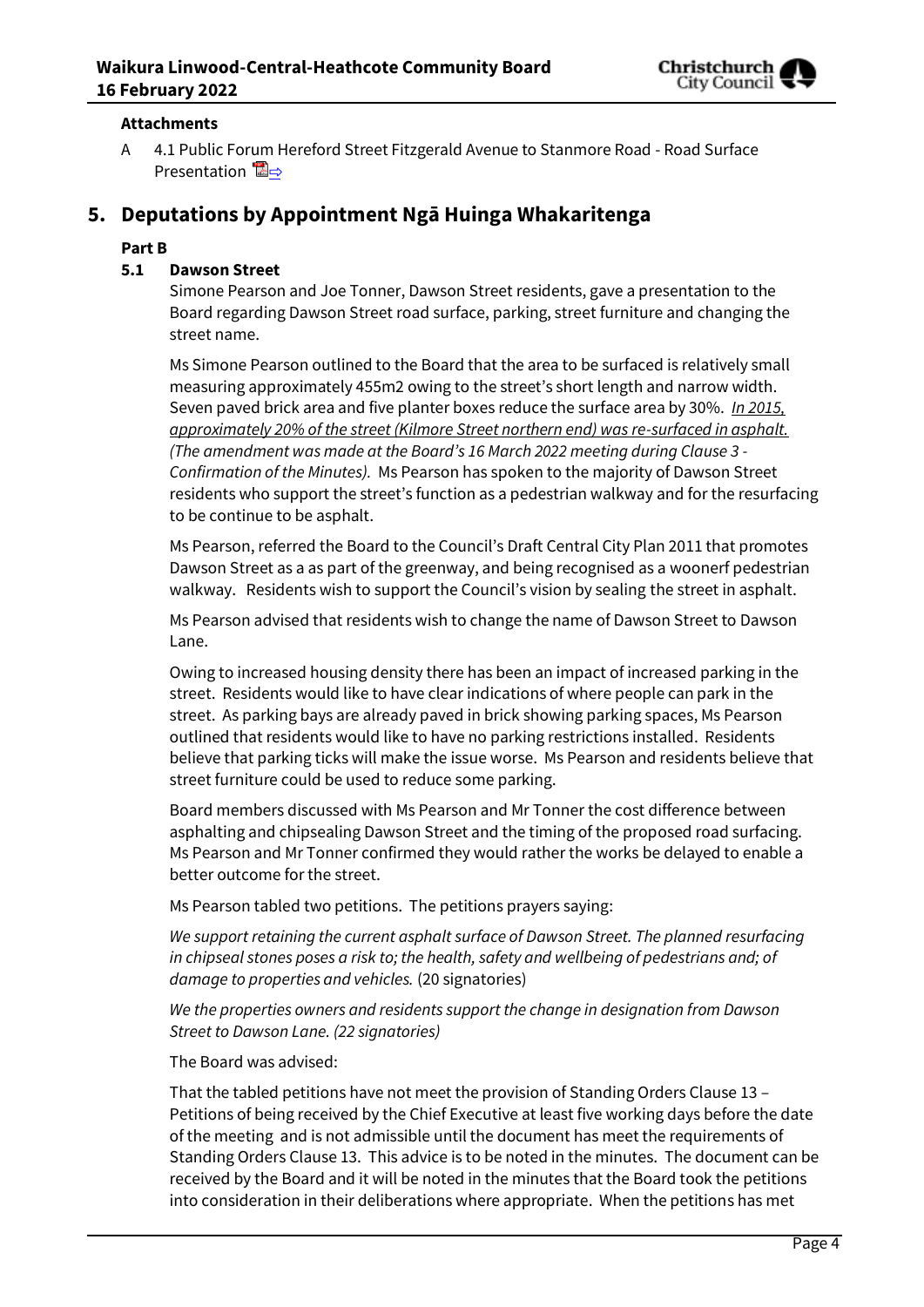

the criteria under Standing Orders it will be included in the next available Board meeting agenda.

After Board members clarified further points the Chairperson thanked Ms Pearson and Mr Tonner for their presentation.

Clause 7 of these minutes refers.

#### **Attachments**

A Deputation on Correspondence Dawson Street Presentation **[⇨](../../../RedirectToInvalidFileName.aspx?FileName=LCHB_20220216_MAT_7600.PDF#PAGE=13)</u>** 

# **6. Presentation of Petitions Ngā Pākikitanga**

#### **Part B**

There was no presentation of petitions.

# **7. Correspondence**

The Community Board Advisor joined the meeting by audio/visual link.

The Board took into account the deputation by Ms Pearson and Mr Tonner and the two petitions that were tabled during their deputation. Refer to Item 5.1.

The Board discussed what further information and action the Board requires, including requesting staff to advise on the Council's Infrastructure Design Standards to accommodate the characteristics of a woonerf street (pedestrian focussed street) in the street/pavement renewal programme, highlighting the matter in the monthly Community Board's presentation to the Council once staff advice has been received; and seeking a report on the proposal to change the street name.

The Chairperson called for a mover and seconder for a motion on the matters discussed. Jake McLellan moved the motion. The motion was seconded by Michelle Lomax.

#### **Officer Recommendation Ngā Tūtohu**

That the Linwood-Central-Heathcote Community Board:

Receives the information in the Correspondence Report dated 16 February 2022. 1.

#### **Community Board Resolved LCHB/2022/00002**

#### **Part B**

That the Linwood-Central-Heathcote Community Board:

- 1. Receives the information in the Correspondence Report dated 16 February 2022.
- 2. Requests staff advice on the timeline for resurfacing Dawson Street. Note: The Board wishes to have the information well ahead of the planned resurfacing.
- 3. Requests staff advice to look at an appropriate procurement options for smaller works by using other contractors than the Council's current contractors *by seeking quotes from contractors specialising in surfacing smaller areas. (The amendment was made at the Board's 16 March 2022 meeting during Clause 3 - Confirmation of the Minutes)*
- 4. Requests staff advice on amending the Council's Infrastructure Design Standards to accommodate the special characteristics of a woonerf street (pedestrian focussed street) in the street/pavement renewal programme.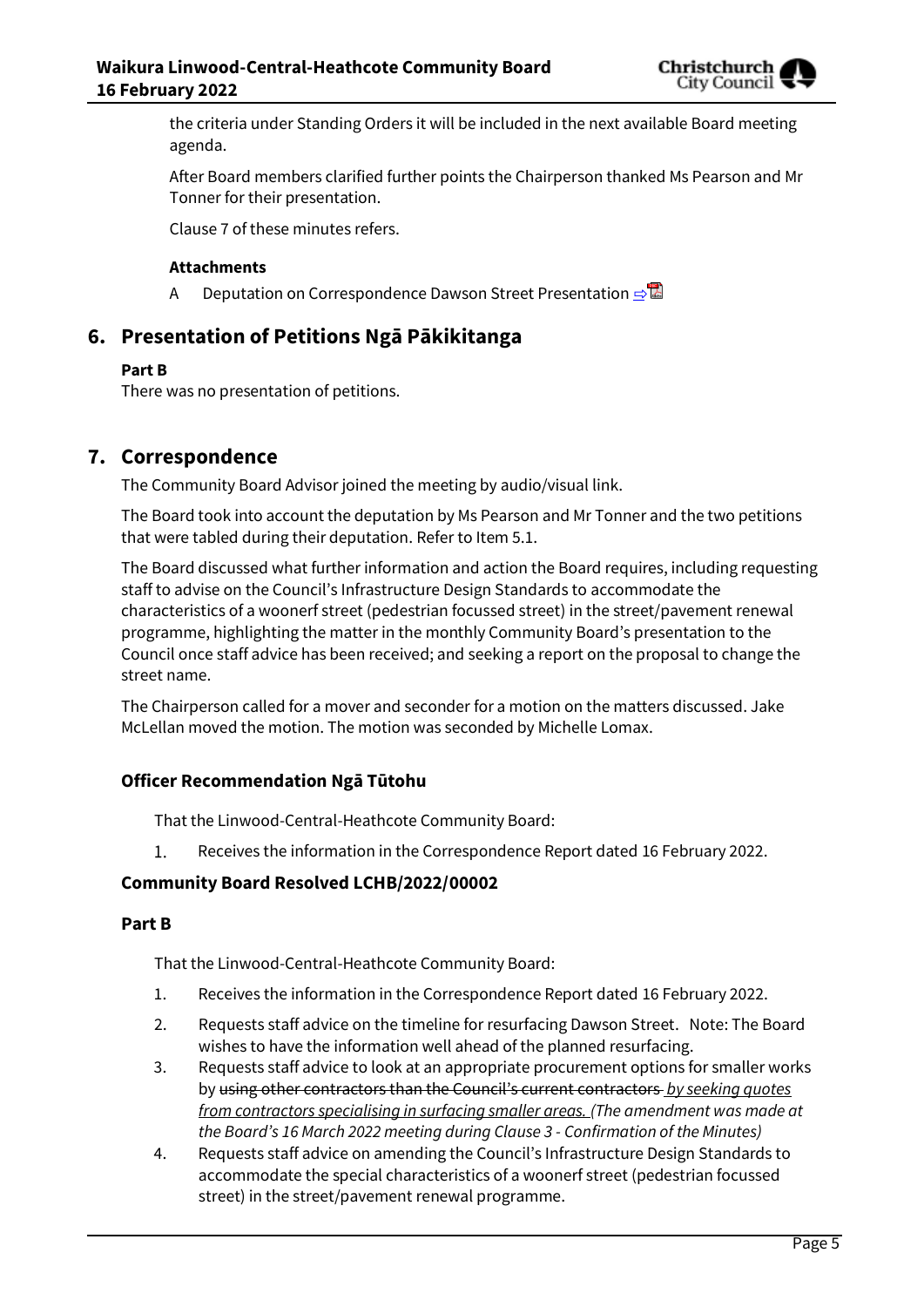

- 5. Requests that the matters regarding Dawson Street be raised at the Board's monthly report and presentation to the Council, after the Board has received the advice from staff requested in resolution 3.
- 6. Requests a report on changing the name of Dawson Street to Dawson Lane.
- 7. Requests staff advice on the installation of no stopping restrictions and use of street furniture in lieu of no stopping restrictions at the entrance of Dawson Street (Kilmore Street end).

Jake McLellan/Michelle Lomax **Carried**

Jackie Simons left the meeting at 5:31 pm.

# **15 Public Forum Te Huinga Whānui continued**

#### **15.1 Public Transport**

Clair McConchie, resident, spoke to the Board about her concerns about the behaviour on public transport giving many examples of the behaviour that she has witnessed. Ms McConchie advised that she has contacted the bus operators on the events that she has witnessed and talked to the Chief Executive of Go Bus about the events that she has witnessed.

Ms McConchie outlined to the Board that the security has been decreased at the Central City Bus Interchange in the mornings and outlined further instances that she is aware of incidents at the Bus Exchange.

Ms McConchie has talked to the staff at Environment Canterbury and was not satisfied with their response. Ms McConchie confirmed that she had not talked to the Environment Canterbury Councillors.

The Board were advised that Council is responsible for the security at Whakawhitinga Pahi Bus Interchange.

The Board discussed the concerns raised and offered advice to Ms McConchie to talk to the Environment Canterbury councillors.

After Board members clarified further points the Chairperson thanked Ms McConchie for her presentation.

The Board agreed to request staff advice on the reasons for the decrease of security at Whakawhitinga Pahi Bus Interchange.

The Board agreed to write a letter to the Chairperson of Environment Canterbury advising Environment Canterbury on the matters raised in Ms McConchie's public forum presentation to the Board's 16 February 2022 meeting regarding behaviour on the city's public transport buses.

Jake McLellan left the meeting at 5:45 pm.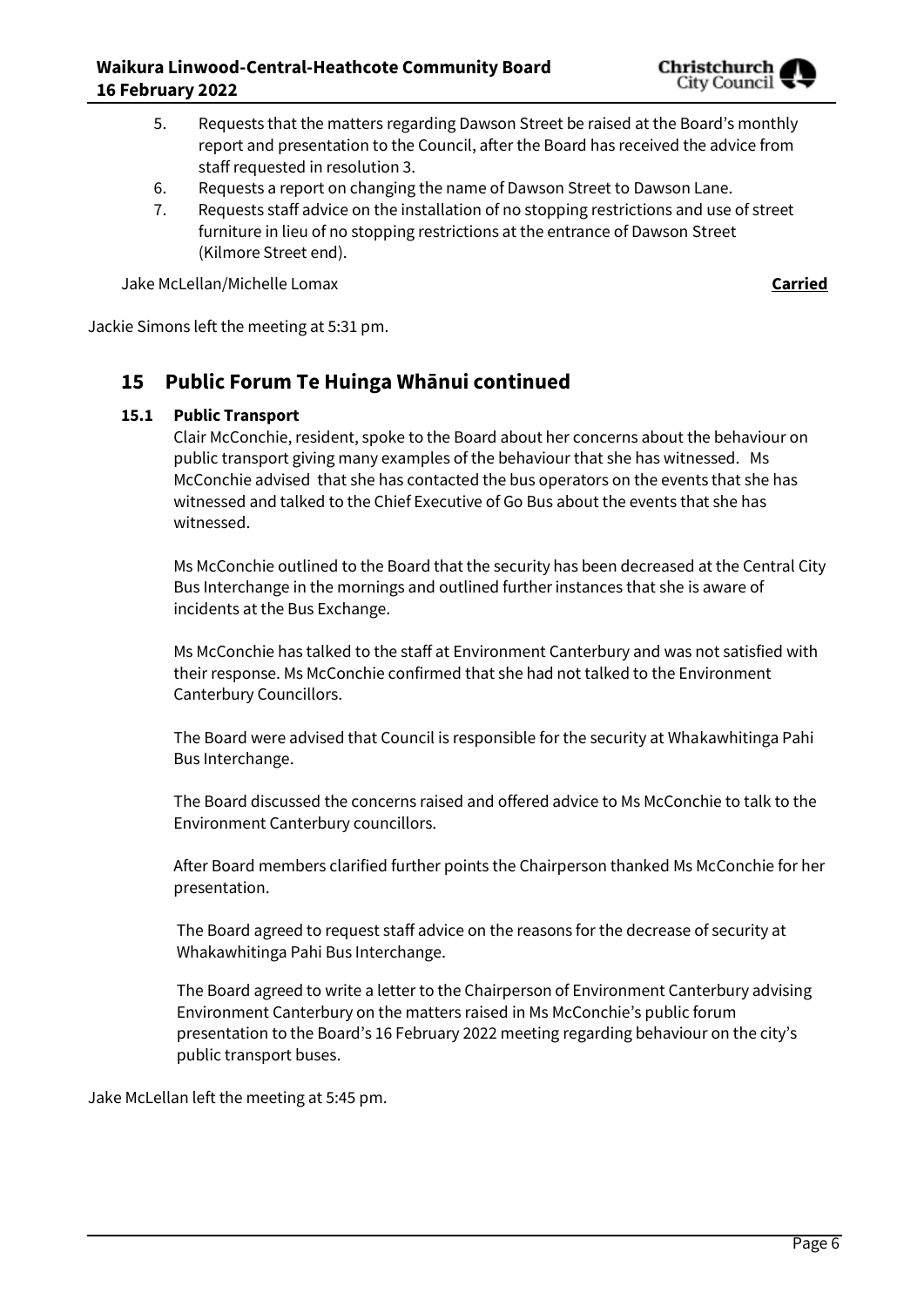

# **8. Part Jecks Place - Dedication of Road Reserve as Legal Road**

The Council's Property Consultant, Property Consultancy Team joined the meeting by audio/visual link and spoke to the report.

Staff outlined the history of the matter and explained that owing to a Kainga Ora (formerly Housing New Zealand) subdivision the lot is needing access.

The Chairperson thanked staff and called for a mover and seconder. Sunita Gautam moved the officer's recommendation. The motion was seconded by Sara Templeton.

Following invitation from the Chairperson there was no debate on the item, and the motion was put to the vote and was declared carried.

#### **Community Board Decided LCHB/2022/00003 Original Officer Recommendation accepted without change).**

#### **Part A**

That the Waikura Linwood-Central-Heathcote Community Board recommends that the Council:

1. Approve to dedicate the Local Purpose (Road) Reserve legally described as Lot 54 DP 15124 as road, pursuant to Section 111 of the Reserves Act 1977.

Sunita Gautam/Sara Templeton **Carried**

# **10. Waikura Linwood-Central-Heathcote Community Board 2021/22 Discretionary Response Fund Application - Sydenham Junior Cricket Club**

The Council's Community Recreation Advisor Linwood-Central-Heathcote joined the meeting by audio/visual link.

The Board were advised that the Spreydon-Cashmere Community Board has allocated \$2,500 to the project from their Discretionary Response Fund.

The Board discussed increasing the amount that staff have recommended to support the project.

The Chairperson thanked staff and called for a mover and seconder. Sara Templeton moved that the grant be increased to \$1,500. The motion was seconded by Tim Lindley.

The Board acknowledged the work of the Community Recreation Advisor Linwood-Central-Heathcote.

#### **Officer Recommendation Ngā Tūtohu**

That the Waikura Linwood-Central-Heathcote Community Board:

1. Approves a grant of \$1,000 from its 2021-22 Discretionary Response Fund to Sydenham Junior Cricket Club towards Participation for Minorities.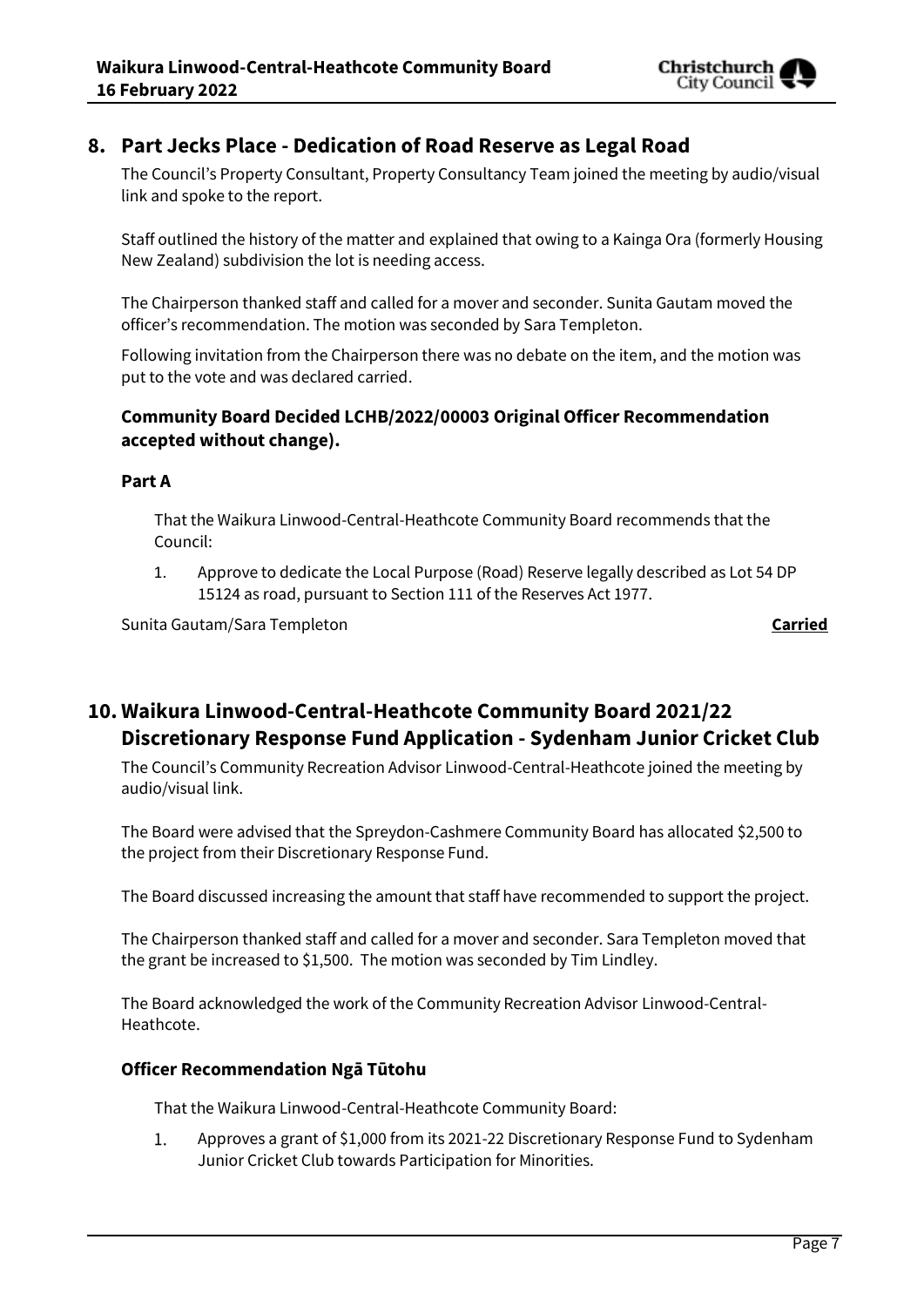

#### **Community Board Resolved LCHB/2022/00004**

#### **Part C**

That the Waikura Linwood-Central-Heathcote Community Board:

Approves a grant of \$1,500 from its 2021-22 Discretionary Response Fund to Sydenham  $\mathbf{1}$ Junior Cricket Club towards Participation for Minorities.

Sara Templeton/Tim Lindley **Carried** 

Jake McLellan returned to the meeting at 5:56 pm.

# **9. 86 Bridle Path Road - Proposed Road Name**

#### **Board Comment**

The Council's Team Leader, Planning and Consents joined the meeting by audio/visual and spoke to the report.

The Chairperson thanked staff and called for a mover and seconder. Tim Lindley moved the officer's recommendation. The motion was seconded by Darryl Latham.

#### **Community Board Resolved LCHB/2022/00005 Original Officer Recommendation accepted without change).**

#### **Part C**

That the Waikura Linwood-Central-Heathcote Community Board:

- 1. Approves the following new lane name for 86 Bridle Path Road (RMA/2019/1610):
	- a. Matuku Lane.

Tim Lindley/Darrell Latham **Carried**

# **11. Waikura Linwood - Central- Heathcote 2021-21 Discretionary Response Fund Graeme Dingle Foundation - He Ara Akonga**

The Council's Community Development Advisor Linwood-Central-Heathcote joined the meeting by audio/visual link and spoke to the report.

Staff confirmed that the project is not in relation to the schools' curriculum.

The Board discussed the Strengthening Community Funding to cover the current Board's projects and any legacy projects the Board would like to continue between July to the end of September 2022.

The Board discussed allocating over two financial years. The Board could refer some applications to the Metropolitan Discretionary Response Fun if the Board's funds have been fully allocated.

The Chairperson thanked staff and called for a mover and seconder. Sunita Gautam moved the officer's recommendation. The motion was seconded by Michelle Lomax.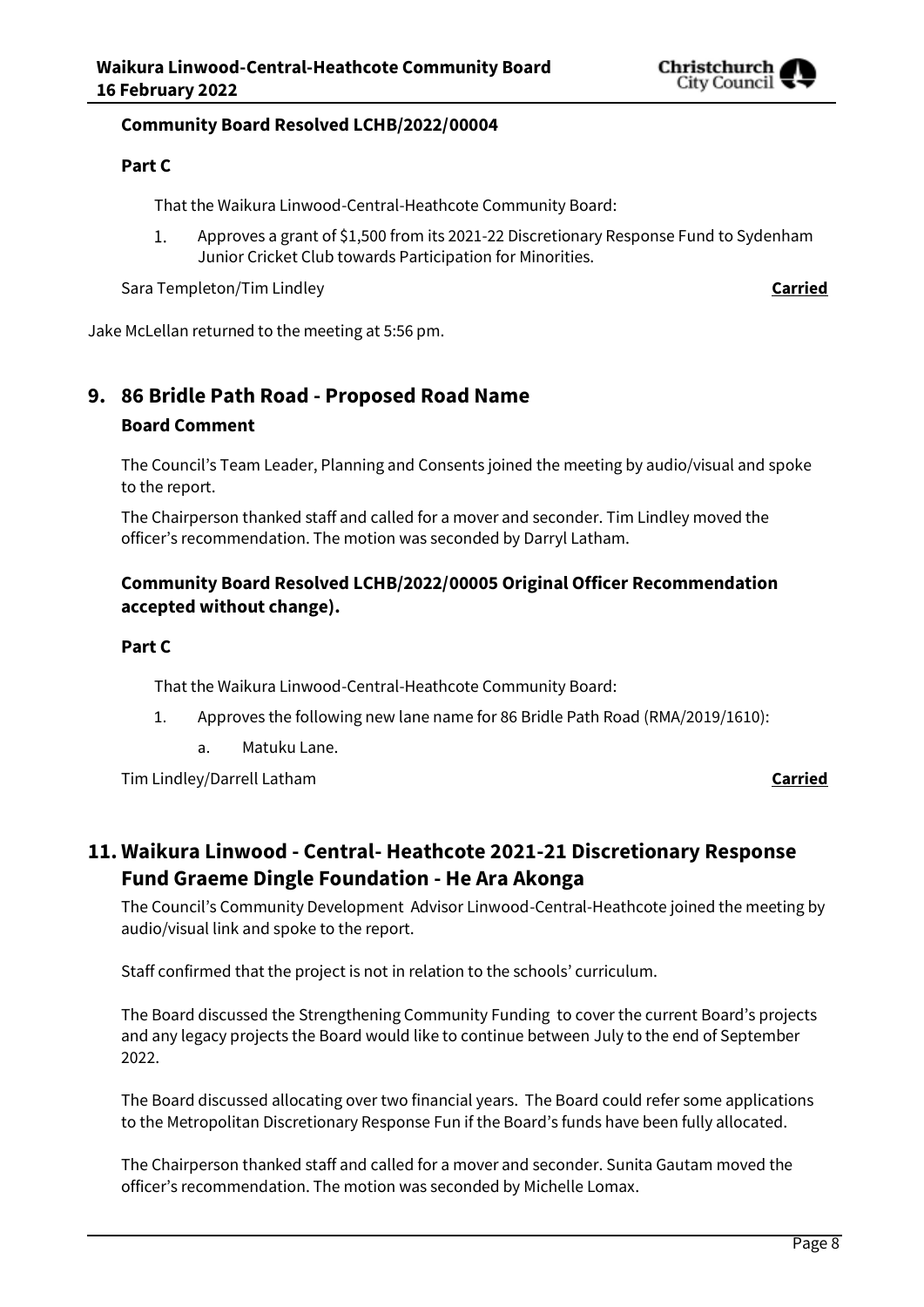

### **Community Board Resolved LCHB/2022/00006 Original Officer Recommendation accepted without change).**

#### **Part C**

That the Waikura Linwood-Central-Heathcote Community Board:

 $1.$ Approves a grant of \$10,000 from its 2021/22 Discretionary Response Fund to Graeme Dingle Foundation towards the He Ara Akonga Programme.

Sunita Gautam/Michelle Lomax **Carried**

Sunita Gautam left the meeting at 6:04 pm. Sunita Gautam returned to the meeting at 6:05 pm.

# **12. Waikura Linwood - Central- Heathcote 2021-21 Discretionary Response Fund St Johns Church and Community Centre - New Computer**

The Council's Community Development Advisor Linwood-Central-Heathcote joined the meeting by audio/visual link and spoke to the report.

The Board discussed whether the group could gain a refurbished computer in light of the Board's Sustainability Charter and the amount of computer waste entering the landfill.

The Chairperson thanked staff and called for a mover and seconder. Sara Templeton moved the officer's recommendation. The motion was seconded by Jake McLellan.

The Board acknowledged the work of the Community Development Advisor Linwood-Central-Heathcote.

### **Community Board Resolved LCHB/2022/00007 Original Officer Recommendation accepted without change).**

#### **Part C**

That the Waikura Linwood-Central-Heathcote Community Board:

- 1. Approves a grant of \$1,645.00 from its 2021/22 Discretionary Response Fund to St Johns Church and Community Centre towards the Office Computer Replacement.
- 2. Requests staff advice on the Council Community Computer Scheme: on how the computers are allocated what is provided with the computers and how do community organisations apply to the scheme.

Sara Templeton/Jake McLellan **Carried**

# **13. Waikura Linwood-Central-Heathcote Community Board Area Report - February 2022**

The Community Governance Manager joined the meeting by audio/visual link and spoke to the report.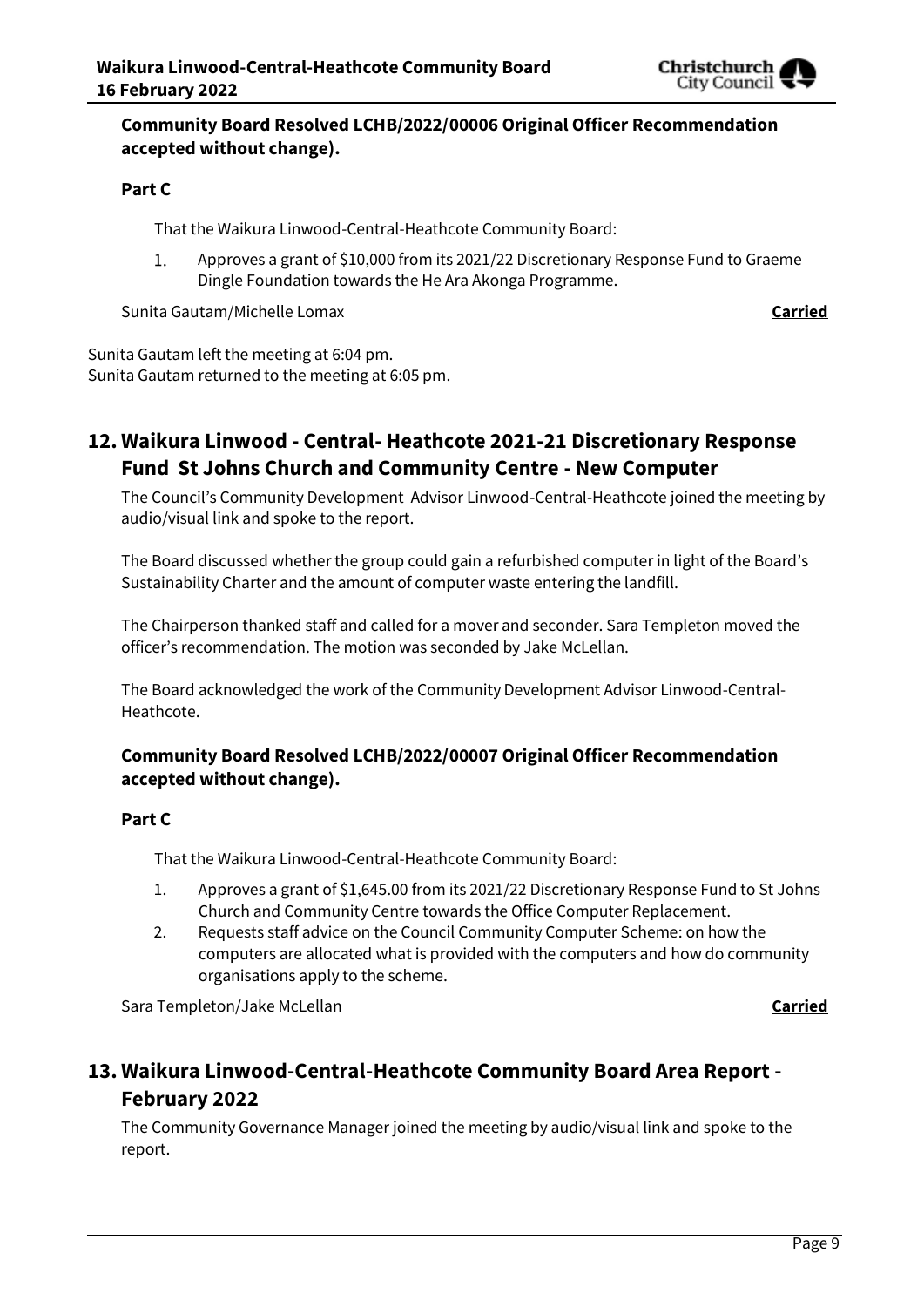

A Board member enquired about the status of the proposal for a plaque for the Linwood Cemetery to recognise service men and women buried in the cemetery.

The Board discussed how the certificates will be presented to the Edible and Sustainable and the Garden Pride awards. The Board agreed that the certificates be posted to award recipients.

The Board discussed their concern about the transition of community groups to newly formed Boards, and with staff changes. The Board agreed that the allocation of Strengthening Communities Fund (including the Discretionary Response Fund) needs to be discussed now. The Board does not support the Board area groups having to wait until they have transitioned to the new Boards to have full funding. The Board noted the anxiety that some of its Board area community groups are feeling not knowing how the funding will be allocated for the remainder of the Board's term and at the start of the new Board's term.

A Board member noted the advice given to the Board on the development of Aaron Drain and enquired if Gurudwara Singh Sabha Christchurch had been specifically advised of the development. Another Board member had received further staff advice on the communication with Gurudwara Singh Sabha Christchurch and agreed to forward it to the Board.

The Chairperson thanked staff and called for a mover and seconder. Michelle Lomax moved the motion. The motion was seconded by Sunita Gautam.

#### **Officer Recommendations Ngā Tūtohu**

That the Waikura Linwood-Central-Heathcote Community Board:

1. Receive the Waikura Linwood-Central-Heathcote Community Board Area Report for January and February 2021.

#### **Community Board Resolved LCHB/2022/00008**

#### **Part B**

That the Waikura Linwood-Central-Heathcote Community Board:

- 1. Receives the Waikura Linwood-Central-Heathcote Community Board Area Report for January and February 2021.
- 2. Agrees that the Edible and Sustainable and the Garden Pride Awards certificates be posted out to recipients.
- 3. Requests that the matter of Strengthening Community Funding Allocation 2022-23 be raised at the Board's monthly report and presentation to the Council asking the Council to provide community groups certainty on how funding will be allocated for the remainder of the current Community Boards' term and at the start of the new Community Boards' term.

Michelle Lomax/Sunita Gautam **Carried**

# **14. Elected Members' Information Exchange Te Whakawhiti Whakaaro o Te Kāhui Amorangi**

**Part B**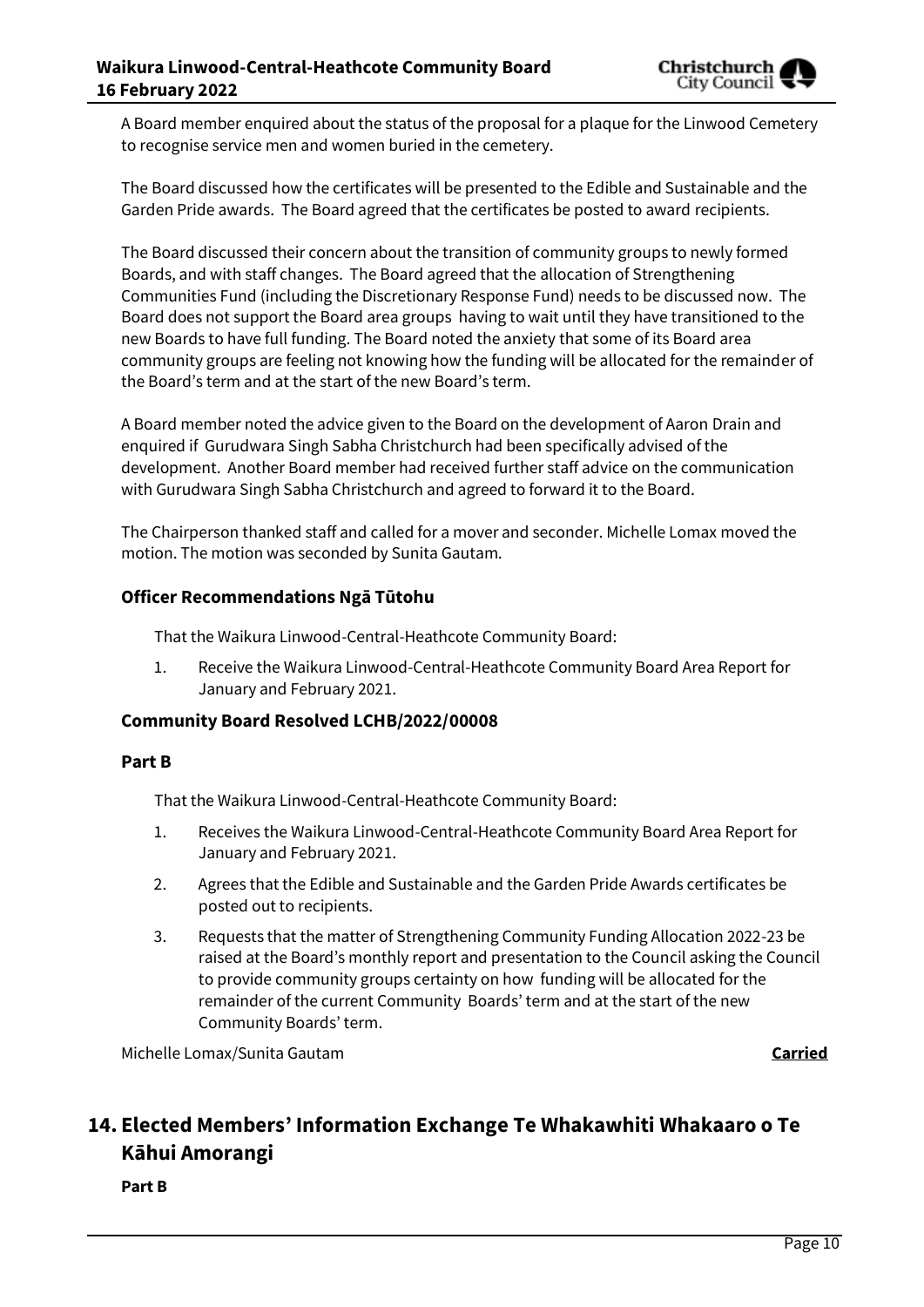The Board exchanged information on the following:

- The Board discussed the Redcliffs Residents Association's concerns on the beach access around Redcliffs with the building of the final stage of the Coastal Pathway. The Board were advised that the Coastal Pathway Group has arranged for a member of their group to be the contact for the Redcliffs Residents Association to raise any concerns or make any requests in relation to the Coastal Pathway.
- The Board acknowledged the residents' concerns with the protestors' campsite and some anti-social behaviour in Cramner Square.
- The Board were advised that prior to Christmas a resident contacted a Board member regarding the Waltham Road Christmas Lights. Staff advice has been forwarded to the resident.
- The Board were advised of extreme flooding in Mt Pleasant Road and leakage onto properties which Council has been working on to fix the leaks and the street drainage. The Board agreed to support the resident.
- The Board were advised that there is concern about the Cave Rock mast lighting shape and the times that the mast is alight.
- The Board were advised that there have been community requests for signage advising not to dump rubbish in Ruru Road. A Board member will lodge a Customer Service Request.
- The Board were advised that a request has made by residents in the Ruru Road/Cypress Road area asking for no stopping restrictions to be placed at the intersection owing to parking being oversubscribed during winter sport at Linfield Park. Residents advised that parking impacts on sight lines. A Board member will lodge a Customer Service Request.

#### **14.1 Sumner Beach - Dog Signage**

The Board discussed the matter of the dog signage at Sumner Beach.

Presently dogs need to be under effective control on Clifton Beach and Scarborough Breach and Park. There are to be no dogs 1 November – 31 March. A new patrol has been set up at Scarborough Beach, this means that dogs can run free, under effective control, on a patrolled swimming beach. Staff have advised that the signage is going to be updated for Sumner 2022/23. The Board noted that the Dog Bylaw is due to be reviewed in 2023. Concern was highlighted that dog restrictions are different on either side of Cave Road which are swimming beaches.

The Board were advised that there is no dog control signage along the southern side of the estuary advising that dogs are not permitted in order to protect the estuary wildlife. There is signage on the eastern side of the estuary.

The Board agreed to request staff to erect simpler signage around the Estuary to advise that dogs are not permitted.

The Board agreed to request staff advice on additional signage for Sumner that acknowledges the issue of the swimming beaches and encourages dog owners to be mindful that the beaches are now swimming beaches and not to let their dogs run free.

The Board agreed to request staff advice on undertaking a small review on the Dog Control Bylaw (like the Freedom Camping Bylaw recently) to update the Sumner Beach dog control areas and for staff to include Sumner Beach areas when the Dog Control Bylaw is reviewed.